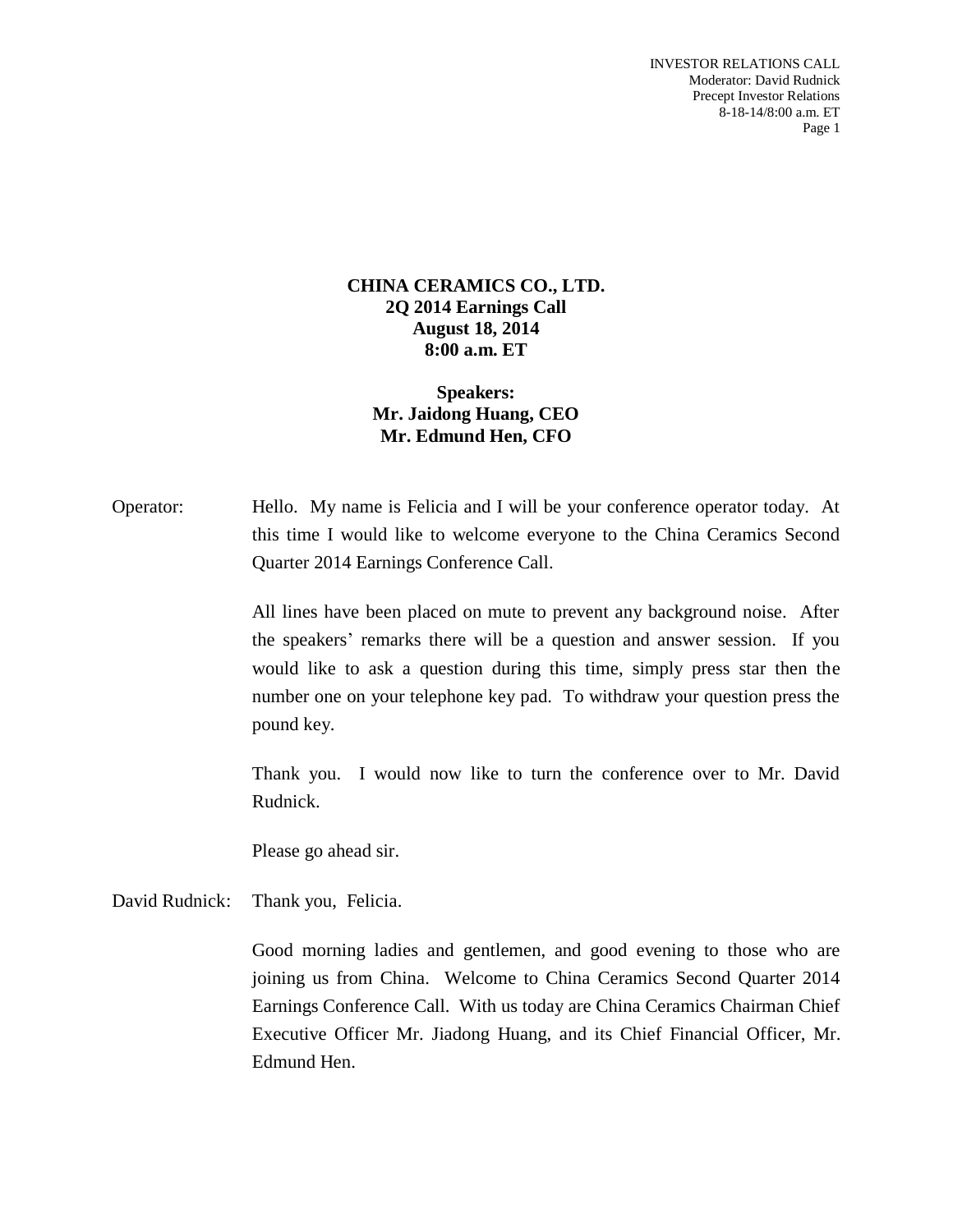Before I turn the call over to Mr. Huang, may I remind our listeners that during this call, managements prepared remarks contain forward looking statements, which are subject to risks and uncertainties. And Management may make additional forward looking statements in response to your questions. Therefore, the company claims protection of the Safe Harbor for forward-looking statements that is contained in the Private Securities Litigation Reform Act of 1995.

Actual results may differ from those discussed today. I want to refer to you to more detailed discussion of the risks and uncertainties in the company's filings with the Securities and Exchange Commission. In addition, any projections as the company's future performance represent management's estimates as of today, August 18, 2014. China Ceramics assumes no obligation to update of these projections in the future as market conditions change.

And now it is my pleasure to turn the call over to China Ceramics Chairman CEO, Mr. Jiadong Huang, and China Ceramics CFO, Mr. Edmund Hen. Precept Investor Relations' Sophie Wang will be translating for Mr. Huang.

Mr. Huang you may proceed.

Jiadong Huang: (Foreign Language).

Thank you David.

On behalf of the company, I would like to welcome everyone to our second quarter 2014 earnings conference call.

(Foreign Language).

We are pleased to report improved revenue and gross profit performance for the second quarter as compared to the same period a year ago consistent with the more normalized operating environment.

Revenue increased 21 percent from the second quarter while gross profits rose nine percent. The second quarter also saw an 11 percent increase in sales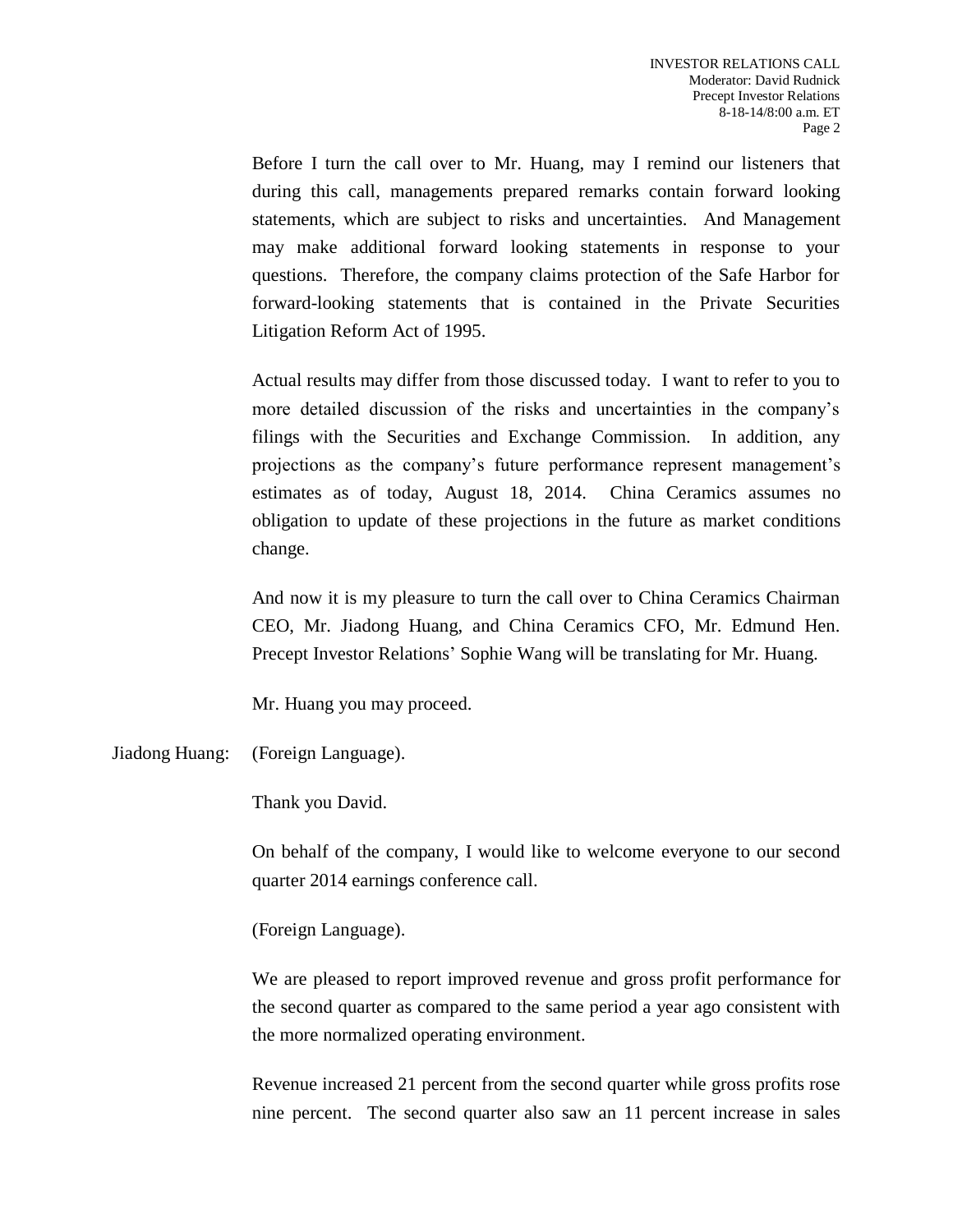volume, and a nine percent rise in average selling price as compared to the second quarter of 2013.

## (Foreign Language).

However, higher advertising costs promotes newly developed ceramic tiles and losses attributable to foreign currency agreements impeded our profitability in quarter. As stated previously, I, the company's largest shareholder, and an affiliate of mine, agreed to assume these agreements. As a result, the company will not be required to fund any losses related to these agreements, and it will neither suffer any for future liabilities arising under those agreements, nor realize any benefits arising under those agreements.

# (Foreign Language).

In the second quarter, we maintained a reduced utilization of existing operating plant capacity in order to adjust to the market environment and lower our operating costs. We are currently utilizing planned production facilities capable of producing 43 million square meters of ceramic tiles per year out of our total annual production capacity of 72 million square meters of ceramic tile. This was a 54 percent increase over what was utilized at this time last year. We hope to bring additional capacity online moving forward as our business sector continues to improve.

# (Foreign Language).

In addition to the improved market environment, we believe that our close relationships with our customers account for our volume and price increases in the second quarter, and that our marketing will enable us to continue to penetrate Tier 2 and Tier 3 markets and generate solid results in the quarters ahead. While our business sector continues to be highly competitive, our brand name recognition and reputation for quality and services has enabled us to raise our average selling price over the past year.

(Foreign Language).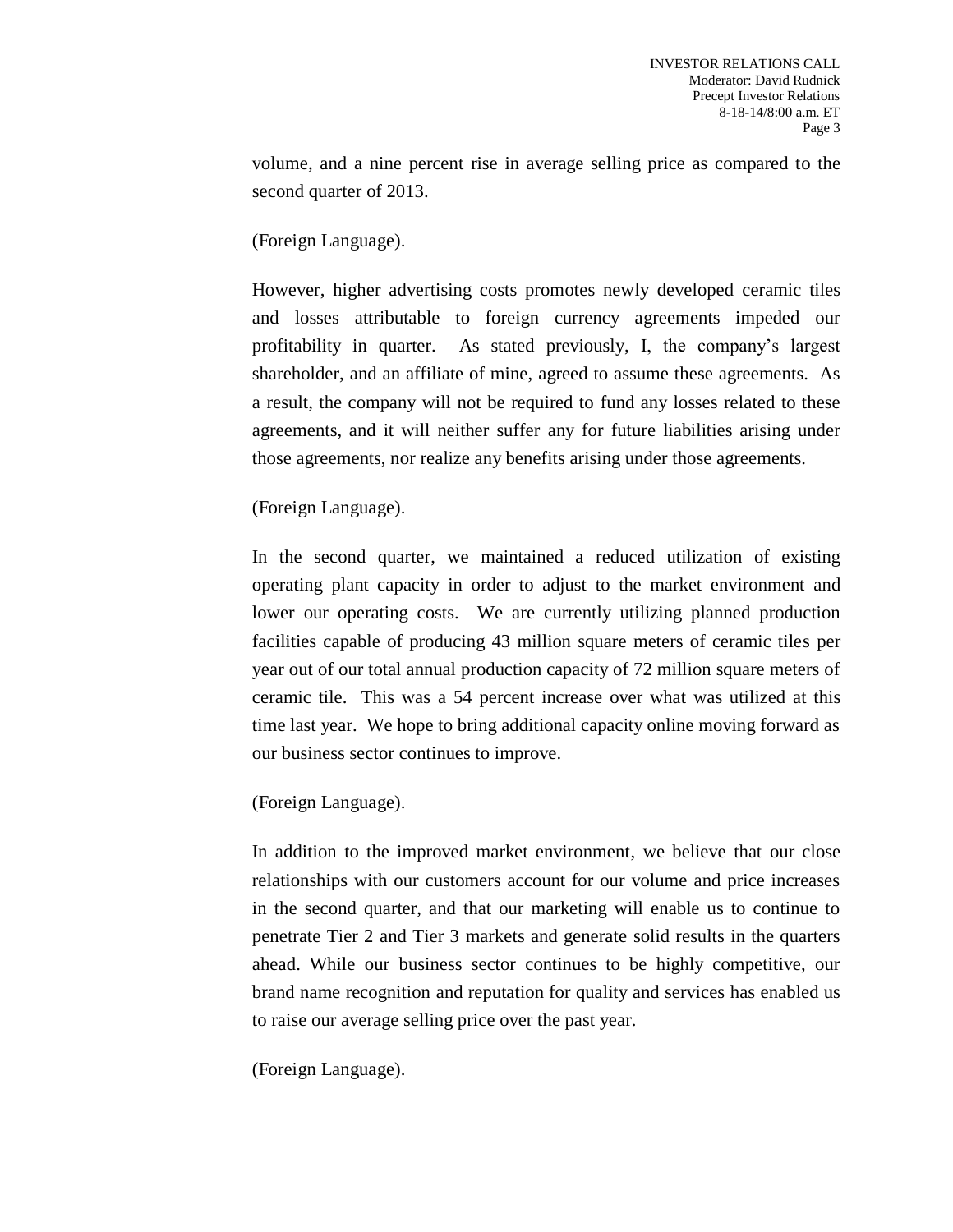The urbanization and demographic trends in China are long term phenomenon that we believe will reach a rising future demands for our products even as the real estate in construction environment fluctuates from time to time. Recent government proposals promoting urbanization as vital to continued domestic economy growth should improve the macroeconomic conditions under which we operate and enable us to extend our footprint into new geographical urban areas. We continue to be strategically positioned as a producer of high end ceramic tiles, and we will continue to innovate and offer a superior product mix to our customers so as to sustain our competitive advantage.

With that I would like to turn over the call to the company's Chief Financial Officer, Mr. Edmund Hen, who will discuss the company's earnings results in more detail.

Thank you.

Edmund Hen: Thank you Mr. Huang.

I will now move on to a more detailed discussion of our financial results for the second quarter ended, June  $30<sup>th</sup> 2014$ .

Our revenue for the second quarter end, June  $30<sup>th</sup>$  2014, was RMB 268.6 million or US dollar, 43.3 million, an increase of 20.6 percent from the second quarter 2013. The sales volume of ceramic tiles in the second quarter was 9.2 million square meters, an increase of 10.8 percent as compared to the sales volume in the year-ago quarter and our average selling price, or ASP, rose 9.0 percent as compared to the same period a year ago. The rise in ASP reflects a more normalized market environment, as alluded to by Mr. Huang, and continues a trend of pricing increases that have occurred since the fourth quarter of 2012 when we temporarily reduced pricing on certain on certain of our products to retain market position.

Gross profit for the second quarter of 2014 was RMB 24.2 million or US dollar 3.9 million, an increase of 9.0 percent from the second quarter of 2013. The year-over-year increase in gross profit was due to a rise in both sales volume and ASP. Our gross profit margin for the second quarter was 9 percent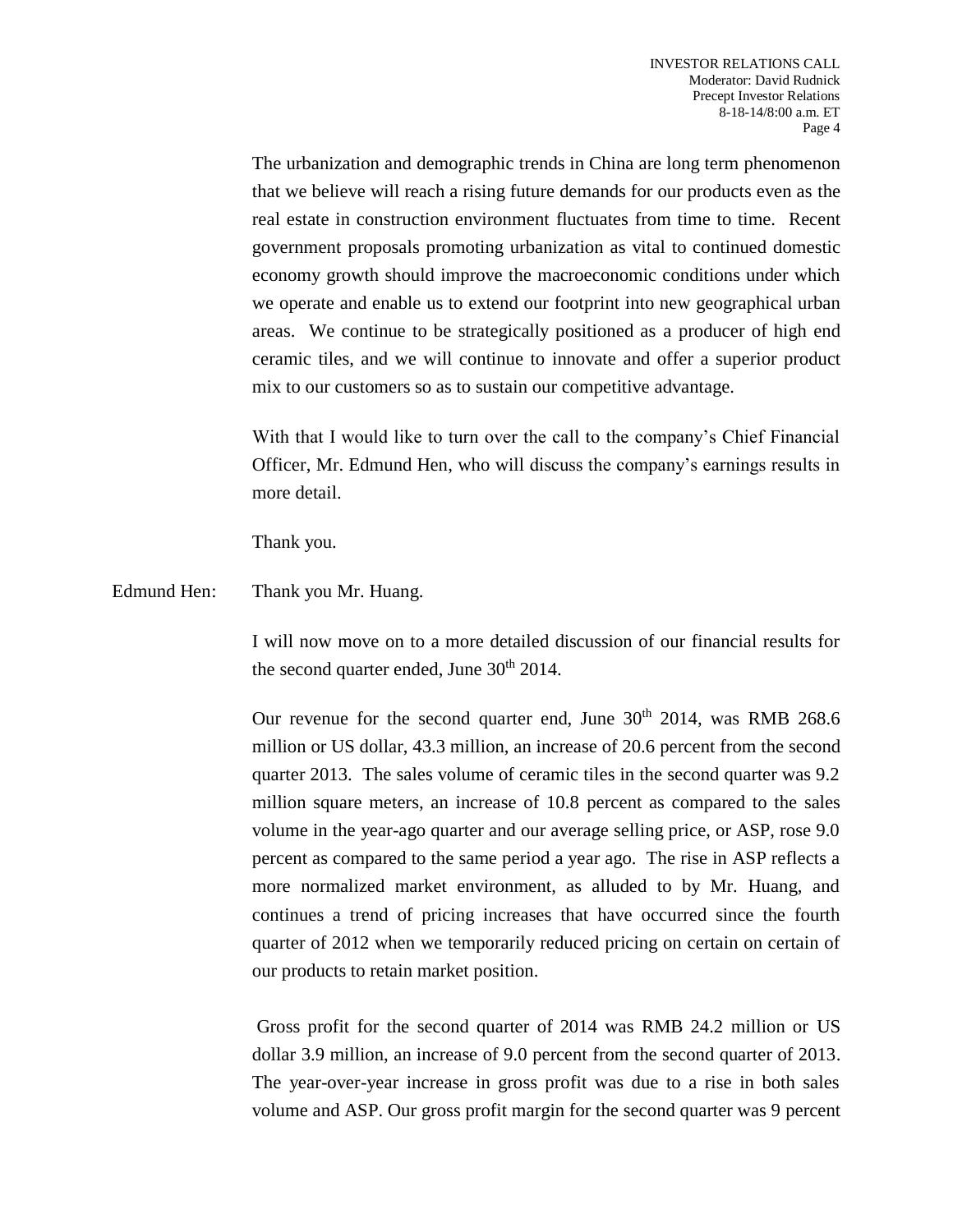compared to 10 percent for the same period of 2013, with the slight decrease primarily caused by an increase in material and labor costs.

Profits before taxes for the second quarter of 2014 was RMB 3.2 million or US dollar 0.5 million, as compared to RMB 9.9 million or US dollar 1.6 million in the second quarter of 2013. The year over year decrease was due to a rise in advertising fees associated with newly developed ceramic tiles and realized and unrealized losses on derivative financial instruments.

Net profit for the second quarter of 2014 was RMB 0.7 million or US dollar 0.1 million, as compared to RMB 9.6 million or US dollar 1.5 million for the same period of 2013.

Earnings per fully diluted share were RMB 0.03 or US dollar 0.01 for the second quarter of 2014 as compared to RMB \$0.47 or US\$ 0.08.

For the six months ended June 30, 2014, revenue was RMB 477.4 million, or US dollar 77.0 million, an increase of 28.4 percent as compared to the six months ended June 30, 2013. Gross profit was RMB 33.5 million, or US dollar 5.4 million, up 22.7 percent from the same period of 2013. Gross margin for the six months ended June 30, 2014 was 7.0 percent compared to 7.3 percent for the same period of 2013. Our net loss for the six months ended June 30, 2013 was RMB 70.8 million, or US dollar 11.4 million compared to net profit of RMB 4.2 million, or US dollar 0.7 million for the same period of 2013. The loss per fully diluted share for the six months ended June 30, 2014 was RMB 3.47, or US dollar 0.56 as compared to earnings per fully diluted share of RMB 0.21, or US dollar 0.03 for the first six months of 2013.

Turning to our balance sheet, as of June 30, 2014, we had cash and bank balances of RMB 128.1 million, or US dollar 20.7 million, compared to RMB 28.8 million, or US dollar 4.7 million as of December 31, 2013. The increase in cash and bank balances was the result of an increase in operating cash flows before working capital changes and a decrease in trade payables during the first half of 2014. As of the end of the second quarter, our debt consisted was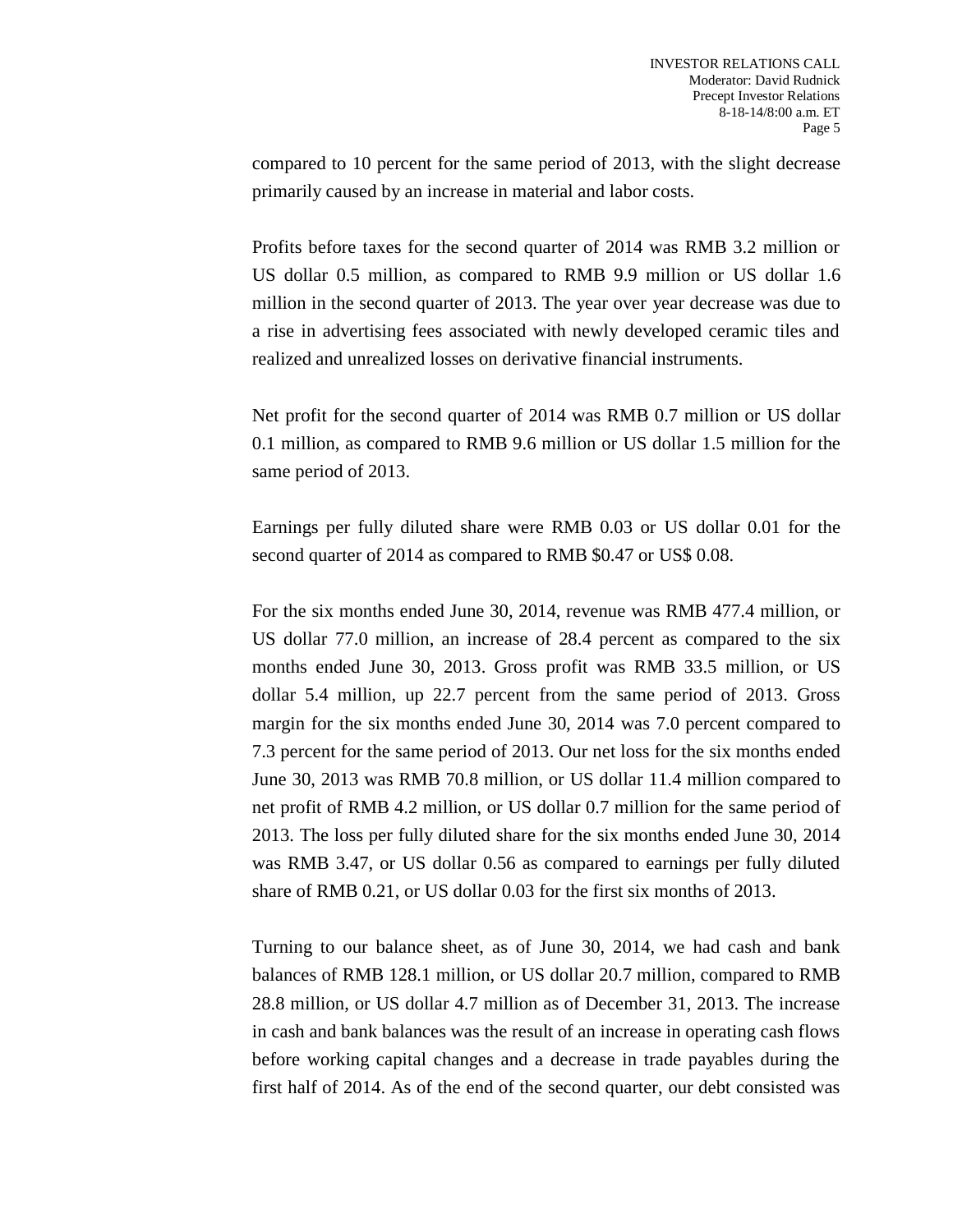RMB 84.7 million or US dollar 13.7 million, as compared to debt is RMB 99.7 million or US dollar 16.3 million as of year-end fiscal 2013.

As of June 30, 2014, we had an inventory turn of 131 days compared to 124 days as of December 31, 2013. Trade receivables turnover was 184 days as of June 30, 2014 compared with 185 days as of December 31, 2013. The methodology for the second quarter of 2013 uses revenues for the trailing twelve months, consistent with what was used in the previous period. The Company typically extends a credit period of 90 days to our customers, and had extended the credit period to 150 days to address the funding pressures among some distributors attributable to the challenging market conditions in China's real estate industry since the second quarter of 2012.

Moving on to our business outlook, as discussed by our CEO, Mr. Huang, our outlook for the remainder of 2014 is for a stable macroeconomic environment and more normalized operating conditions relative to last year.

We believe that the real estate and construction sectors continue to exhibit sound long-term fundamentals as continued urbanization and demographic changes are expected to promote the building of new residential properties throughout urban areas of China. The Government recently issued proposals to bring down barriers attributable to a nationwide household registration system in order to promote urbanization. This is consistent with its long-stated position that the greatest potential for expanding domestic demand and sustaining economic growth in China lies in urbanization. Since urbanization leads to new property development and housing construction, this recent proposal and other similar measures could positively impact the Company's business.

The Company is currently utilizing plant facilities capable of producing 43 million square meters of ceramic tiles annually out of an annual production capacity of 72 million square meters that is available to the Company. We will bring its unused annual productive capacity online as customer demand dictates and when there are further signs of an improvement in China's real estate and construction sector.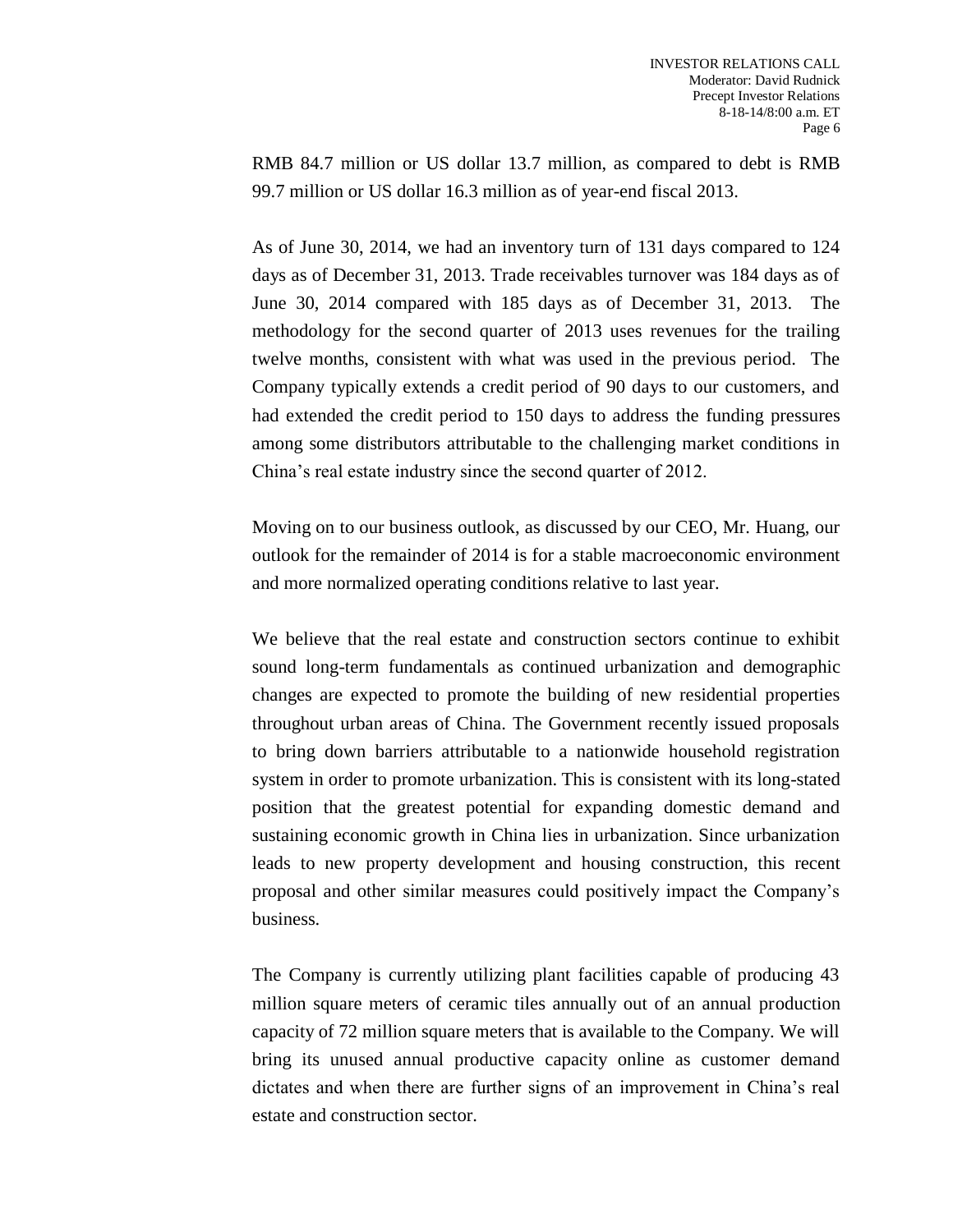The Company believes that further pricing power will be gradual and that it has the potential to transition demand towards premium ceramic tiles once current market inventory of companies who have exited the space is worked thorough market channels. The Company's new marketing showroom and proven research and development program along with its upgraded and modern plant facilities enable it to differentiate itself and offer a deeper platform of products and services consistent with this strategy. The Company plans to widen its market to include meaningful penetration into emerging urban geographical areas so as to develop a major competitive footprint in new markets.

#### Before we move to Q&A, we would like to clarify two issues.

As has been disclosed, as of April 30, 2014 we changed our independent registered public accountants. During the course of the 2014 year ended audit, an argument arose between the Company and our former auditor, Grant Thornton. The substance of our differences has been summarized in our Annual Report on Form 20-F and we will not belabor it here. We were confident that the issues raised by Grant Thornton were of no consequence to our results of operations or financial condition, and we believed that Grant Thornton overacted to the circumstances. Moreover, we feared that communications with Grant Thornton and our relationship with Grant Thornton had become so impaired that the circumstance would adversely affect the Company even after the matters in dispute were finally disposed of.

Towards the end of April, 2014, whether we proceeded as Grant Thornton wanted, with an independent investigation, or we changed auditors, we were not going to be able to timely file our Annual Report and we were going to have a compliance problem with the Nasdaq Stock Market. In the end we made a difficult business decision, to terminate our former auditors. We engaged Crowe Horwath Hong Kong as our new auditors and our Audit Committee and management worked diligently with our new auditor to implement additional audit procedures to address the issues raised by Grant Thornton.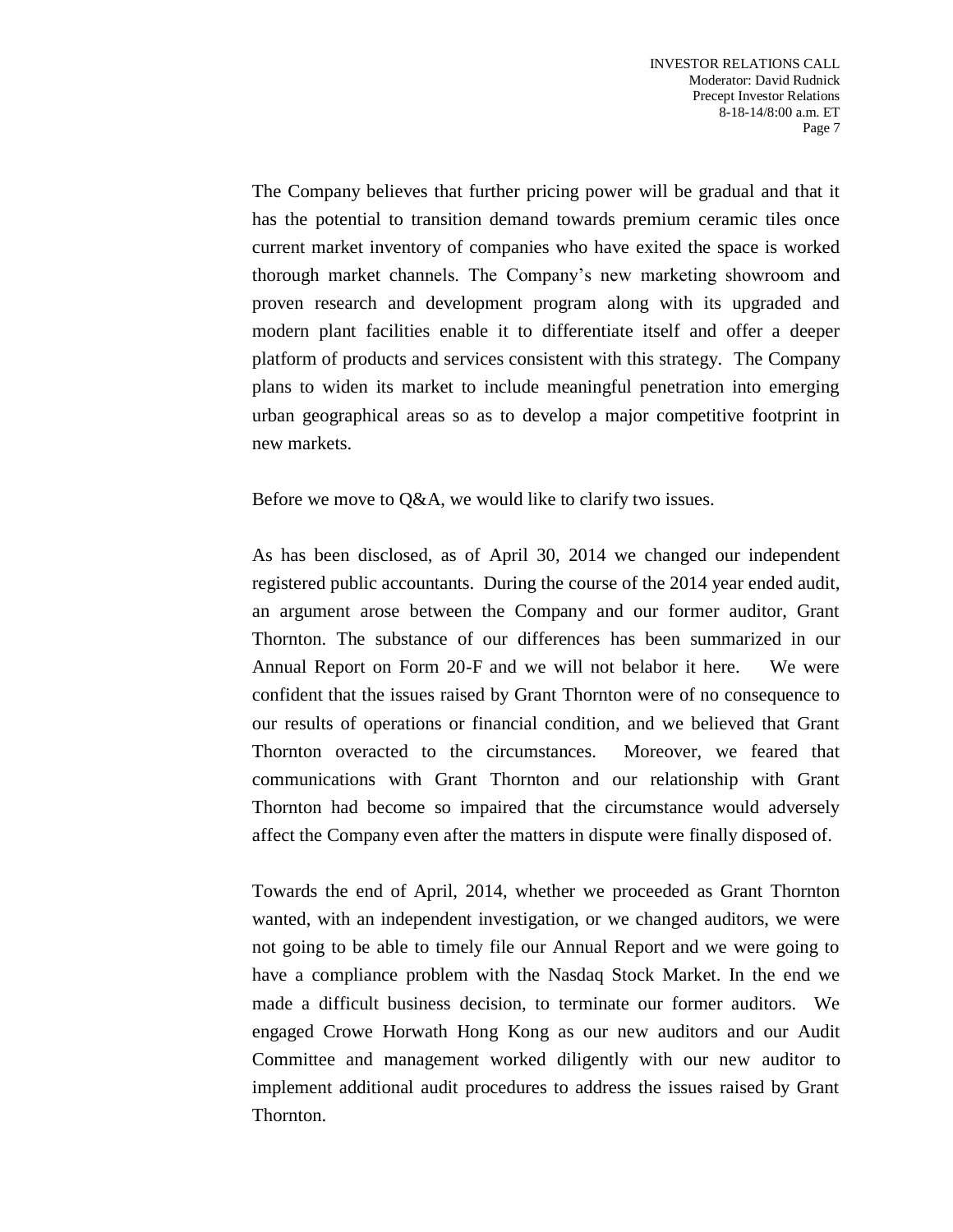Crowe Horwath Hong Kong subsequently re-audited our financials for the fiscal years 2011 and 2012 confirming the financial statements that had already been filed, and they also performed the audit of the Company's financial statements for fiscal year 2013. The results speak for themselves. All of this has been filed with the SEC as of July  $31<sup>st</sup>$ , 2014.

This has been a challenging period for our Company and our shareholders. However, we approach the future with new vigor and we are as optimistic about our ability to enhance shareholder value as we are about our ability to improve operating results. We have showed strong period-to-period operating comparisons for the first six months with revenue and gross profit up 28.4 percent and 22.7 percent, respectively, and we are optimistic that an improving macroeconomic environment through the rest of 2014 can sustain these gains. We have also made a substantial commitment to enhance our reporting and our internal controls - including adopting additional internal review procedures, requiring our finance and accounting staff to attend education seminars and engaging an US consulting firm who has independently perform an IFRS review of our annual report.

The second issue we would like to address relates to the foreign currency agreements executed by the Company during the second quarter of 2013 and the first quarter of 2014 for investment purposes.

During 2013 and up to February 12, 2014, Renminbi had been on its upward trend when compared to the US Dollars. In fact at the end of 2013, the Company actually had made real cash gain of \$ 0.5 million. However, Renminbi started to depreciate against the dollar on February 12, 2014, the Company eventually incurred realized and unrealized losses that total \$11.6 million in connection with these agreements through June 30, 2014.

In June 2014, the company, our CEO and our board determined to terminate these agreements, and our CEO agreed to assume these foreign currency agreements and the liabilities arising under the agreements. As a result, RMB 87.8 million, or about US dollar 14.2 million will be extinguished, RMB 15.1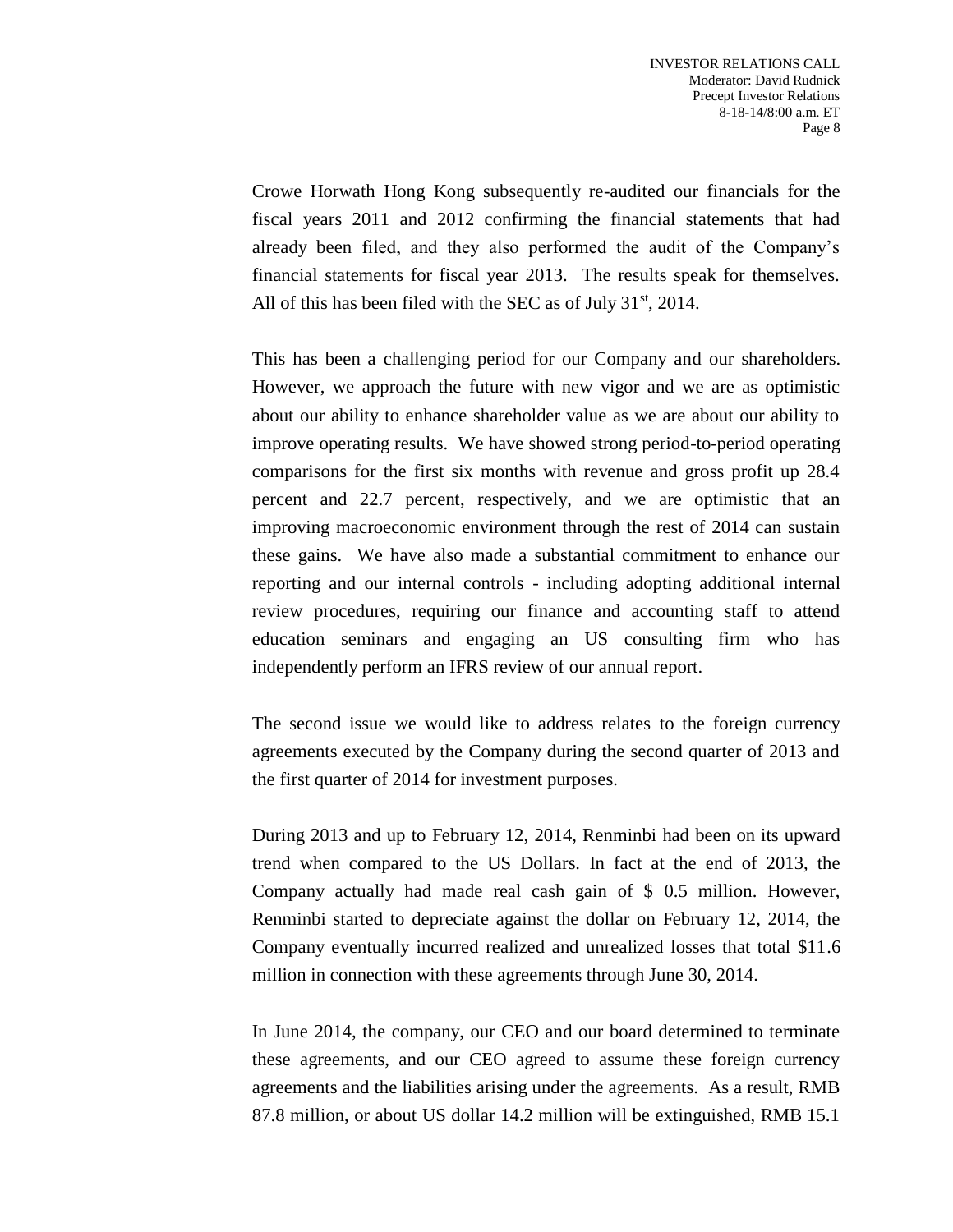million, or about US dollar 2.5 million in deposits to financial institutions will be transferred to an affiliate of our CEO, and as an accounting adjustment, paid in capital will be increased by RMB 72.7 million, or about US dollar 11.7 million. Our CEO has now taken on the risk of these agreements so as to protect the company from any future losses and China Ceramics will not be required to fund any further losses related to these agreements. We will also not incur any future liabilities due to these agreements or realize any benefits from them. As mentioned by our CEO, management and the Audit Committee have taken serious measures to improve our internal control and have more strict guidelines for investments. And I would like to emphasize that the Company has no intention of entering into similar foreign exchange agreements in the future.

Now that we have addressed these two important issues, I would like to mention that we have Mr. Jianwei Liu, our Audit Committee Chairman on the call for further clarification should it be needed pertaining to these topics. At this point, we would like to open up the call to any questions pertaining to the second quarter's financial and operating performance. Operator?

- Operator: And at this time if you would like to ask a question press star one on your telephone key pad. We will pause for just a moment to comply the Q and A roster. And your first question comes from the line of Howard Flinker with Flinker and Company.
- Howard Flinker: In the release of the derivatives, will that add any cash to the balance sheet of China Ceramics?
- Edmund Hen: No. The derivatives of the instrument has already transferred to Mr. Huang already. So we will not incur any future losses.
- Howard Flinker: OK, and it will not release any cash to China Ceramics, too?

Edmund Hen: No.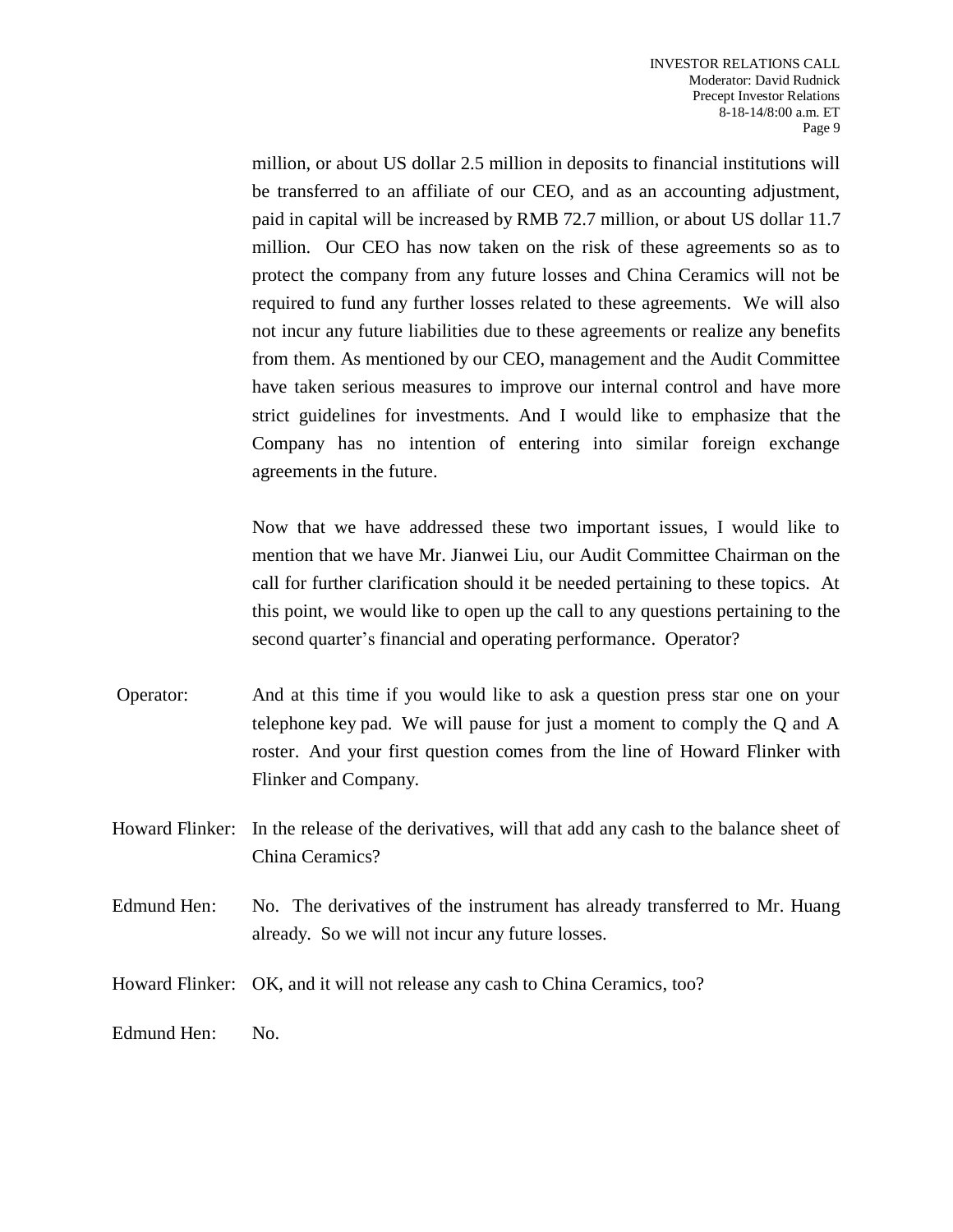- Howard Flinker: OK. Second question, I am not sure about this. You said you raised prices five percent. Is that five percent included in the second quarter, or is that subsequent to the second quarter?
- Edmund Hen: It's subsequent to the second quarter.

Howard Flinker: OK.

And the final question is, I am curious, why is did Huang Jiadong take the liability. I have never seen that before, for the derivatives.

- Edmund Hen: This is because the derivative product was not a good idea, and why then have the company suffer? He arranged the mechanics by which he will take any further loss by himself. And please be assured that the company learned from this event, and that our decision making, governance and transparency will be better for it.
- Howard Flinker: It wasn't a good idea in the beginning, but I still am curious. I have never seen anybody take responsibility for a corporate mistake. What was the reasoning of Huang Jiadong to absorb that very large loss?
- Edmund Hen: May I have your question again?
- Howard Flinker: Sure. You said that Huang Jiadong took it because it was corporate mistake, but still corporate mistakes happen all the time, and I haven't seen Chief Executives take the loss themselves. What was going through Huang Jiadong's mind when he said, I'm going to transfer the loss to me instead of to the company?
- Edmund Hen: In the first place, what we noticed that the (RMB) has an upward swing in 2005.

Howard Flinker: Alright.

Edmund Hen: And initial decision to have this foreign exchange contract was something the company would benefit from a strong RMB and actually, we had a cash gain of U.S. dollar 0.5 million at the end of 2013 and that was recorded in the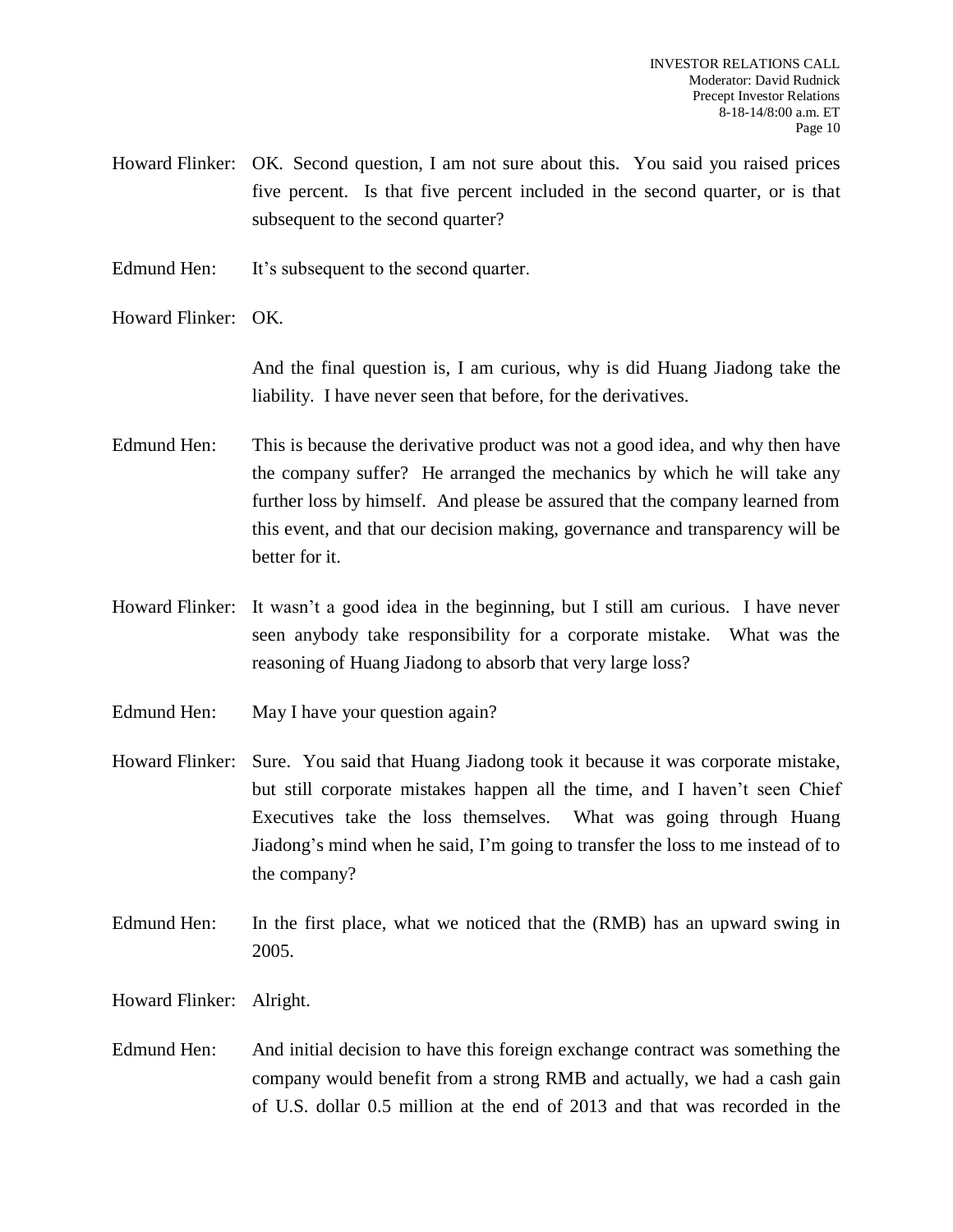financial results. But the RMB started to depreciate against the U.S. dollar since February earlier this year, and that was a total surprise for us.

- Howard Flinker: And taking it to the next step, I am guessing now, did Jaidong Huang decide that he was responsible for this mistake, and that's why he took the loss himself starting in the third quarter of this year?
- Edmund Hen: And you know that's a function of his interest in the company's shareholders. Rather than having somebody suffer. Mr. Huang arranged a mechanism by which he personally took on the future losses himself related to this contract.
- Howard Flanker: OK. (Shi shi ni men)
- Operator: Your next question comes from the line of James Kahn with Oppenheimer.
- James Kahn: Good morning. I applaud the decision to take the loss himself instead of giving it to the shareholders, and I think it's a wonderful gesture of honesty. I just want to clarify one thing based on the last question. Does this mean that the 11 million that was lost in the last quarter is coming back, or just that no future losses will occur?
- Edmund Hen: Just future loss might have occurred.
- James Kahn: So, the loss so even though he guaranteeing against future losses the past loss is still there, and still hurts the company to the tune of 11 million dollars, is that correct?
- Edmund Hen: No, the past loss has already transferred to Mr. Huang.
- James Kahn: Oh, ok. So, that means  $-$  so money is coming back, or  $-$  what actually happened  $- I$  am confused about the  $-$  you said that there was no cash coming into the balance sheet. So, you are just saying that a liability is being removed, is that correct?
- Edmund Hen: Correct.
- James Kahn: OK. And my second question is, in Grant Thornton, in the letters that they sent to you, the second letter said that you did not address the question of the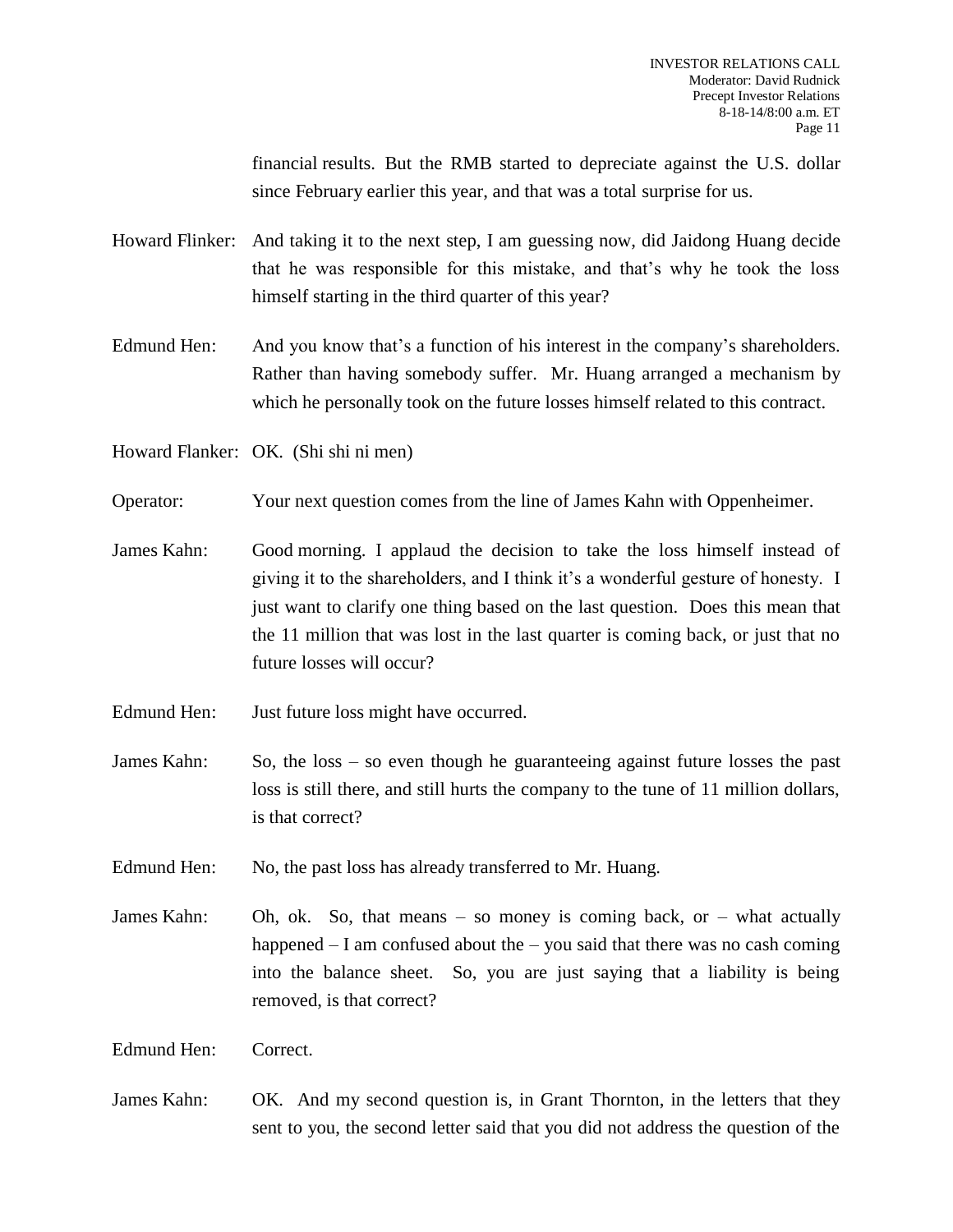difference between the taxes that you declared you had paid on your return with Grant Thornton, and the taxes that the local authorities collected. Can you please explain the discrepancy?

- Edmund Hen: The descriptions are in our filings and are specific in terms of the differences, and the outcome. And in – and we trying to be as transparent as possible. I would like to point out then, none of the issue, will an issue as Crowe Horwath Hong Kong, who are not only comfortable with our procedures, but they made no adjustment in the audit to our financial years 2011 and 2012, and have no difficulties with 2013 audit. In sum, we communicated to Grant Thornton that there was no problem with our financial statements and in the end there was not. However, as there is still outstanding litigation, the prudent thing to do is to refer you back to our public filings in terms of the details, and not delve into the details of this further in the call.
- James Kahn: There is still outstanding litigation you are saying, and that is why you can't explain the difference between the two numbers? Is that right?
- Edmund Hen: You may refer back to our public filings and that is where we express it in the terms of the difference and outcomes.
- James Kahn: OK. Well, in closing I just want to say that you went through a difficult period where sales were down, and now things seem to be turning, and I am happy about that. Thank you.
- Edmund Hen: Thank you very much.
- Operator: Again, if you would like to ask a question press star one on your telephone key pad. And your next questions comes from the line of John Sheehy, a private investor.
- John Sheehy: Hello, everybody. Thank you for hosting the call, and congratulations on getting back to a more normal situation. Could you share some comments about demand for some of the tile types where you were in high margins in the past, like the rustic tiles, ultra-thin tiles, and the extra-large size tiles?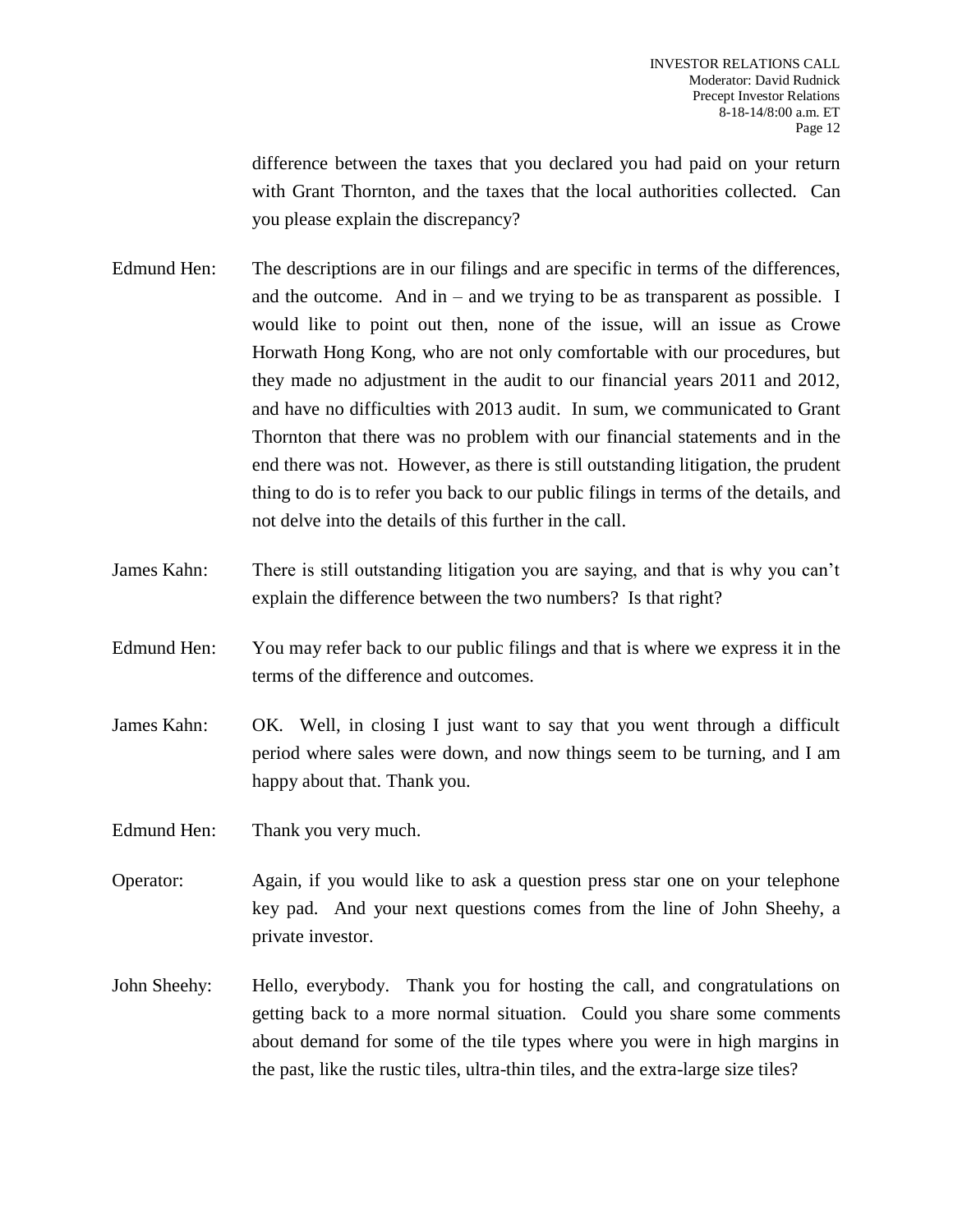- Edmund Hen: Yes, for the newer tiles we see that some of this high price tiles, the demand is coming back, and also we found these ultrathin tiles is still our major contribution from the revenue. And also you can see that because our higher price tiles is selling better in the second quarter, we have a small profit for the second quarter, and also we have a plan to increase our selling price by five to ten percent in our third quarter.
- John Sheehy: OK. Thank you for that information. Then have you developed any sales through your relationship with China State Decoration?
- Edmund Hen: Yes, actually we are still working with them but this is a state owned company. Going through their sales channel we need to go through a lot of relationship background in China, and we are happy to do business with them, and we are still following up with some projects from them.
- John Sheehy: OK, then have you developed any new exclusive, or primary supply relationships with real-estate developers?
- Edmund Hen: Yes. We always have some new real estate developers. For example we have already become exclusive to distributors and Evergrande, which is (inaudible), and also supply some goods to – some products to real-estate developer in China.
- John Sheehy: So, are you will you be the exclusive supplier to Evergrande, one of the largest developers in China?
- Edmund Hen: Yes. We are one of the exclusive suppliers for the ceramics to them.
- John Sheehy: OK, thank you so much for that information.
- Edmund Hen: Thank you.
- Operator: Again, if you would like to ask a question press star one.

And your next question comes from the line of Duane Roberts of SHS Fund.

Duane Roberts: Good morning.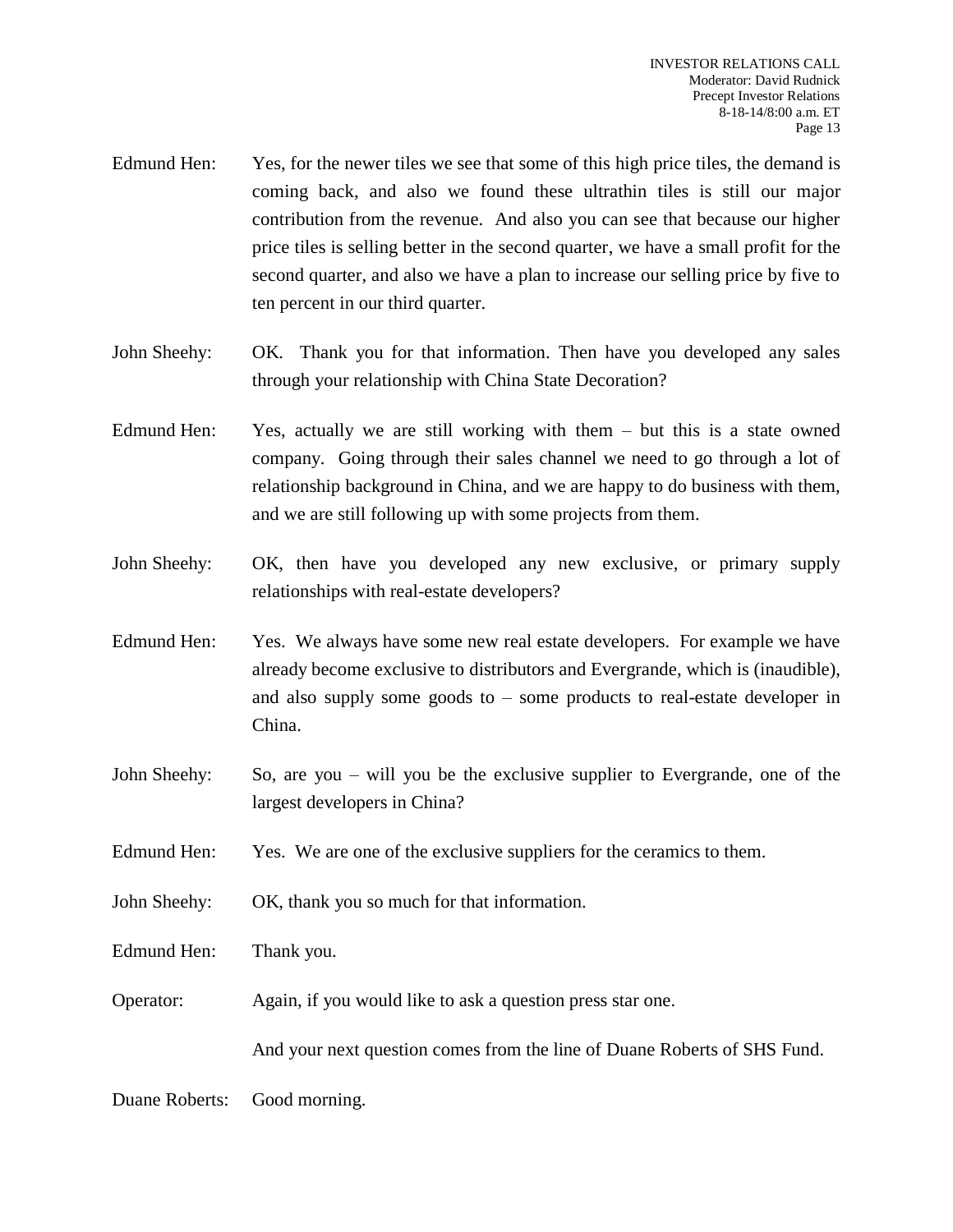Can you give us a snapshot of what the housing market looks like right now in China?

Edmund Hen: The housing market right now is still relatively low compared to two or three years ago and we see building and construction becoming more stable rate since one and a half years ago. And we believe that after this period, the building market will have steady growth but that may happen next year, or the middle of next year. And now it's still at a very stable and quiet period.

- Duane Roberts: So, from your analysis you are saying that the housing market is basically not dropping at this point?
- Edmund Hen: In terms of the housing market, we found that for the major city the prices rest still stand a very high price already, but for some Tier Two and Tier Three cities, the supply of the housing is in excess of demand, so the housing prices just stay at a very stable – very stable rate right now; new projects have some growth or increase in price.
- Duane Roberts: OK, all right that is good. And so at one point, there were cities growing out of nowhere, basically, in China where the people – where the government would go in and jus developed basically a whole new city. Is that still happening, or has that slowed down, or what's going on with that right now?
- Edmund Hen: May I have your question again?

Duane Roberts: Yes.

At one point cities were growing really fast, multiple cities were growing really fast in mainland China. A lot of people were moving from, from what I read, a lot of people were moving from the countryside into these major cities. Do you still have growth there, or has that stopped – have people stopped moving from the countryside into the major cites?

Edmund Hen: Actually, it happens always. And even now a lot of people from the rural area would like to move to the urban area. But the government has done some spending on rural area to fill up some kind type of local city from this local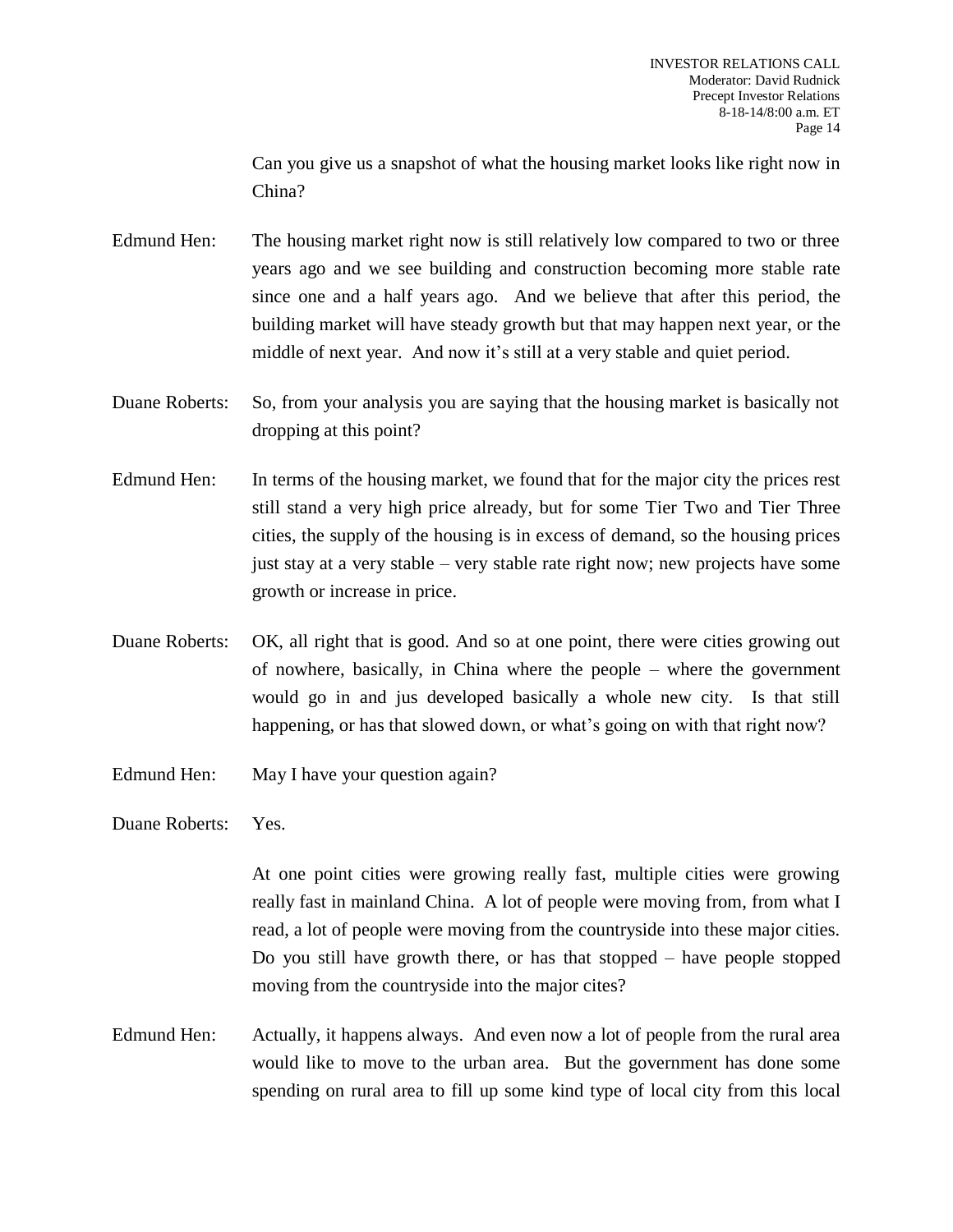area. So, I think that the movement from the rural area to urban area in terms of the growth rate is not such as ten to twenty years ago.

Duane Roberts: OK. One of the reasons why people would move from the countryside to the major cities is because of jobs, which spurs housing – and the housing market What do you think – your analysis of what the job market is like right now in China?

- Edmund Hen: It's still pretty good, especially in the major cities but for some traditional business, for labor intensive businesses, I think the growth rate will be much lower than before.
- Duane Roberts: All right, that is good analysis. So, what percentage of the tile market in China do you have?
- Edmund Hen: The building market always has its ups and downs, and the tile business is still very popular now in China, and a lot of this housing, building, and other some commercial building still would like to use tiles in China.
- Duane Roberts: So, what percentage of the tile market do you guys own, does your company own?
- Edmund Hen: Sorry? The tile market?
- Duane Roberts: Yes. What percentage does your firm own? How much like you guys have ten percent, five percent?
- Edmund Hen: We believe we have about 3 to 5 percent of the market in China.
- Duane Roberts: Are the acquisition opportunities for you guys to look forward to then?

Edmund Hen: We always look into some good businesses, and we are still looking for some potential businesses to acquire. We will have – we will take it seriously on this topic.

Duane Roberts: Any acquisition opportunities outside of the Mainland?